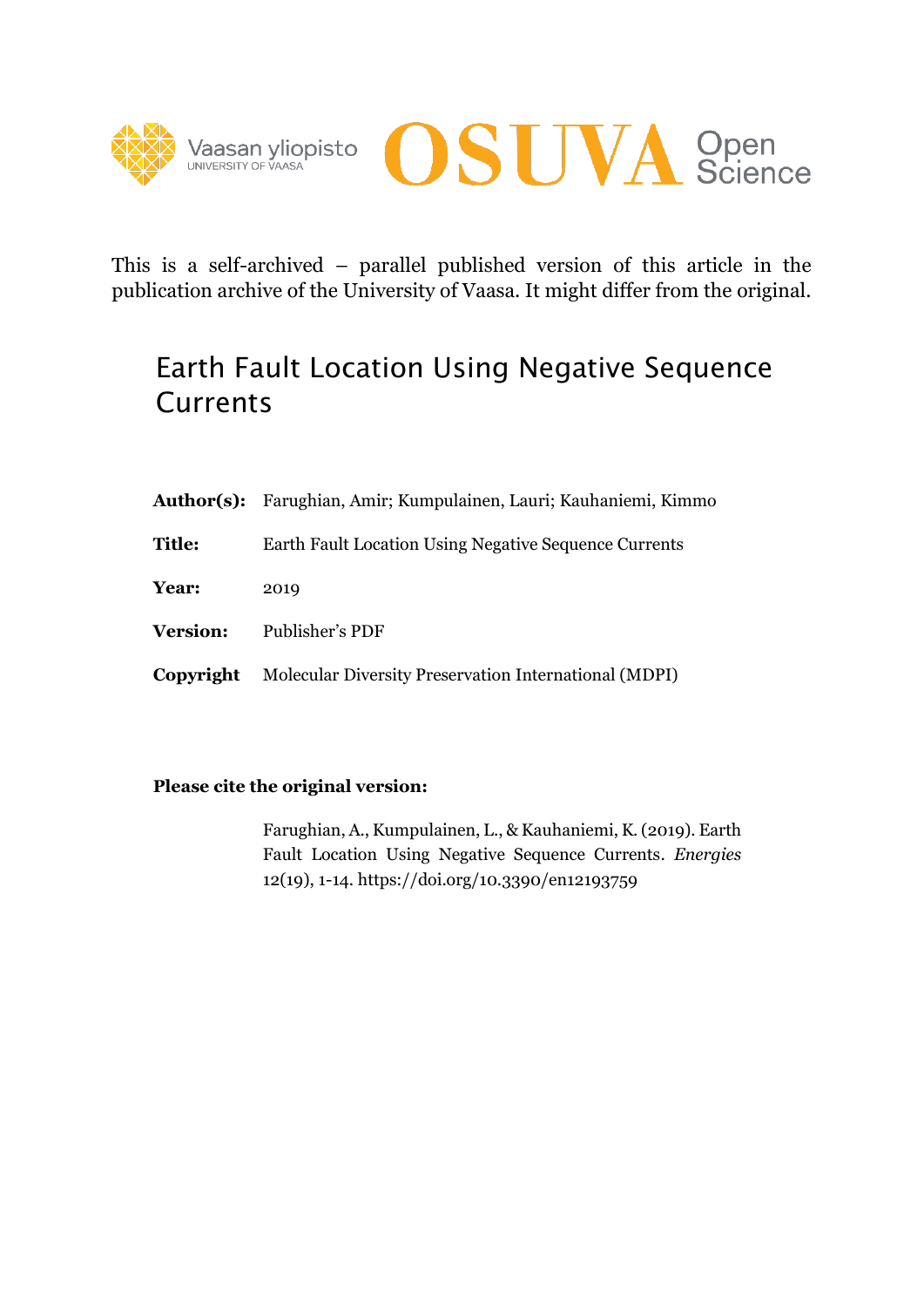



## *Article*  **Earth Fault Location Using Negative Sequence Currents**

#### **Amir Farughian 1, \*, Lauri Kumpulainen 1 and Kimmo Kauhaniemi 1**

<sup>1</sup> School of Technology and Innovations, University of Vaasa, 6500 Vaasa, Finland; lauri.kumpulainen@uva.fi (L.K.); kimmo.kauhaniemi@uva.fi (K.K.)

**\*** Correspondence: amir.farughian@uva.fi

Received: 27 August 2019; Accepted: 27 September 2019; Published: 30 September 2019

**Abstract:** In this paper, a new method for locating single-phase earth faults on non-effectively earthed medium voltage distribution networks is proposed. The method requires only current measurements and is based on the analysis of the negative sequence components of the currents measured at secondary substations along medium voltage (MV) distribution feeders. The theory behind the proposed method is discussed in depth. The proposed method is examined by simulations, which are carried out for different types of networks. The results validate the effectiveness of the method in locating single-phase earth faults. In addition, some aspects of practical implementation are discussed. A brief comparative analysis is conducted between the behaviors of negative and zero sequence currents along a faulty feeder. The results reveal a considerably higher stability level of the negative sequence current over that of the zero sequence current.

**Keywords:** sequence components; earth fault location; negative sequence current

#### **1. Introduction**

Feeder automation is one of the distinguishing features of smart grids. It aims at developing selfhealing systems, able to locate faults and perform isolation and supply restoration automatically. Reliable fault location and indication is the key to this functionality. For short circuit faults, there are established methods for locating them, whereas, for locating earth faults, there is not a universally accepted, reliable and cost-effective method in the market for isolated neutral or compensated networks. However, a number of methods have been put forward to address this matter. A comprehensive review of the state-of-the-art methods for locating single-phase earth faults in medium voltage (MV) distribution networks is provided in Reference [1].

There are different types of fault location methods. Impedance-based methods [2–7] work based on calculating the apparent impedance seen when looking into the line from an end (measuring point) during the fault condition [8]. Since the line length between the measuring point and the fault location is proportional to the calculated impedance, by knowing the line impedance per unit length, the fault distance can be estimated. In Reference [2], the fault location and resistance are estimated using an iterative method. In Reference [3], a model developed for high-impedance faults consisting of two antiparallel diodes is proposed. A parameter estimation procedure is performed which uses the proposed model along with voltage and current signals to estimate the fault distance and other parameters. In Reference [4], the whole load of the feeder is modelled as one equivalent load tap located where the voltage drop due to the fault is at a maximum. Two assumptions are made i.e., once the load tap is assumed to be located before the fault point and once it is assumed to be after the fault. By solving the equations corresponding to those assumptions, the fault distance is estimated in unearthed networks. The method presented in Reference [5] scans the data obtained from power quality monitors and relays to estimate the fault distance in terms of the line impedance. The concept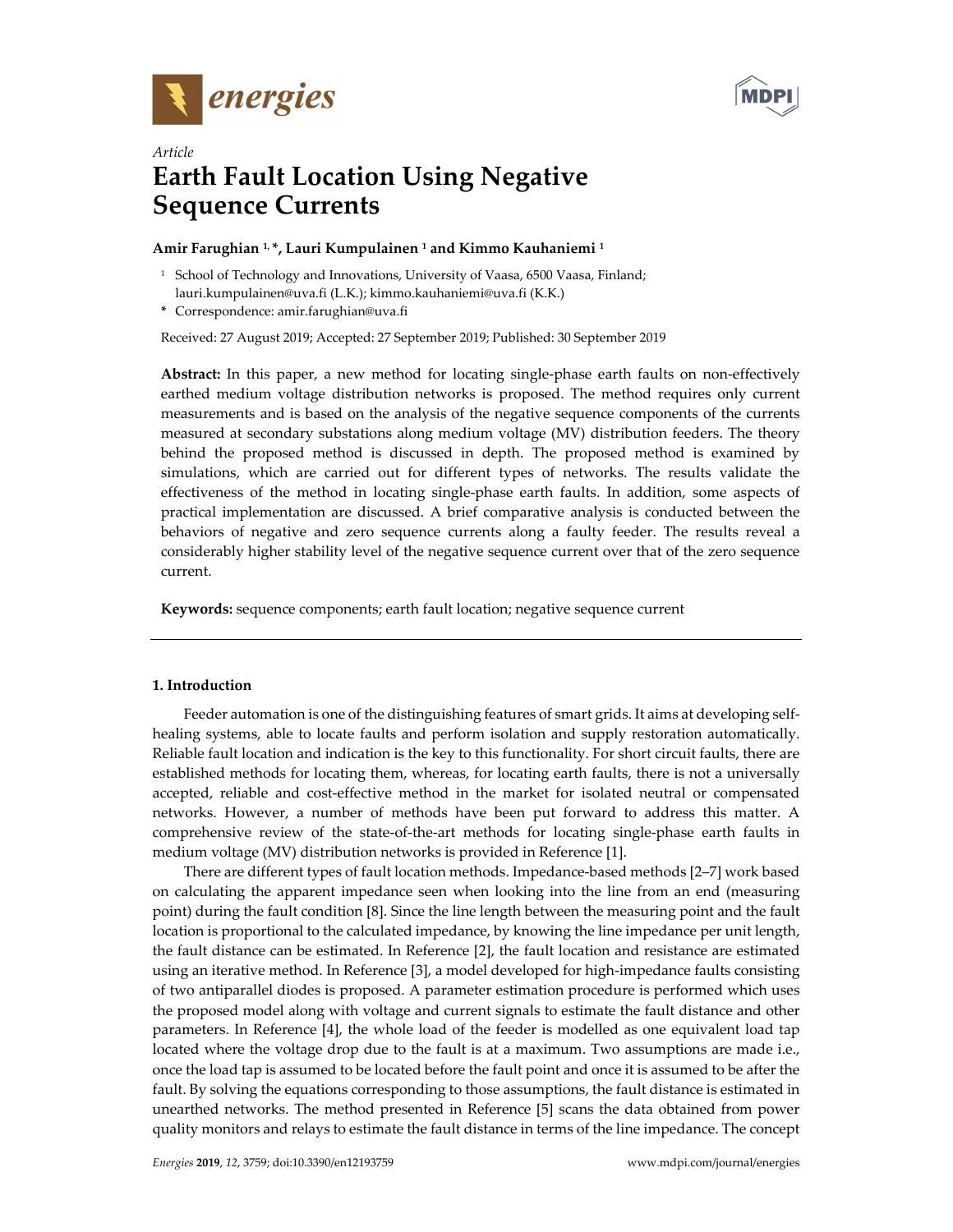introduced in Reference [4] can be adapted for compensated distribution networks as presented in Reference [6]. In Reference [7], a method for fault distance calculation for compensated networks is put forward which requires a fewer number of settings compared to the method presented in Reference [4]. Despite all the efforts, these impedance-based methods are subject to errors as the fault impedance is unknown. Moreover, to locate single-phase to ground faults, the phase to ground voltages must be available [4], which is cost prohibitive. Generally, these methods are more suitable in transmission lines.

Travelling-wave based methods [9–13] work based on the transient voltages and currents (impulses) which are generated at the fault location. These waves propagate away from the fault point in both directions towards the ends. As these types of waves travel at the speed of light, by measuring the wave and their reflection arrival times at either terminal of the line, the fault distance can be determined [8]. A concept to create travelling waves is proposed in Reference [9], which is based on earthing the neutral via a controlled thyristor that provides a short period of high fault current. The method in Reference [10] works based on frequency spectrum components of waves generated as a result of fault occurrence. Reference [11] is based on the wave velocity of zero and aerial mode components and their arriving timestamps. Some results from field tests are reported in Reference [12] indicating the limitations of applying travelling wave fault location on distribution networks. In Reference [13], the frequency information of travelling voltage waves is integrated with their time domain information using continuous wavelet transform to locate faults. However, the main problem when using travelling-wave based methods is that due to the large number of branches and laterals in distribution networks, the reflections captured at the beginning of the feeder, may come from different sources and not necessarily from the fault location only. This makes the use of traveling wave-based methods problematic in distribution networks.

Signal injection-based methods are another type of fault location method [14–16]. The idea is to inject a pulsating current into the neutral of the system following a fault occurrence. The injected signal is detectable only in the faulted feeder and from the injection point up to the fault point. Although, this method has been field tested, the results show that it can be used for fault resistances only up to 300  $\Omega$  (without voltage measurement). In addition, the use of this method is limited to only compensated networks where the injection device can be coupled with the Petersen coil.

In References [17–20], earth fault location using zero sequence components is proposed. Despite the simplicity this approach offers, it suffers from a shortcoming i.e., false indication in networks where the length of the faulty feeder is long and the fault occurs close to the beginning of the feeder. In addition, this method in the manner proposed in Reference [20], when applied to compensated networks, requires connection and disconnection of the resistor in parallel with the Petersen coil in the right time, which could cause complexity.

Despite all these efforts, earth fault location in isolated and compensated neutral distribution networks remains a problem for which there does not seem to be a widely adopted solution and thus it is worth studying. Fault indication and location is a more challenging task in isolated and compensated neutral networks because their fault currents are so low that the simple threshold detection will often lead to poor results. One solution is to utilize neutral voltage measurement, in addition to current measurement. However, this neutral voltage measurement is not usually preferred at the MV side due to additional costs [18]. Therefore, there is a need for an earth fault indication method which is based on current measurement only. On the other hand, recent developments in smart grids have enabled communication between different parts of the network. By taking advantage of this feature, better solutions can be achieved as measurements from different parts of the network can be utilized to locate the fault.

In this paper, a new method for identifying the faulted segment (the segment between two secondary substations on which fault has occurred) in case of a single-phase to ground fault is presented. It is purely based on current measurements and no voltage measurement is required, which can be considered as an advantage. The proposed method employs the negative sequence current components to locate the fault. First, In Section 2, the negative sequence current along a faulted feeder is analysed in depth to gain insights into its behaviour. Then, based on that analysis,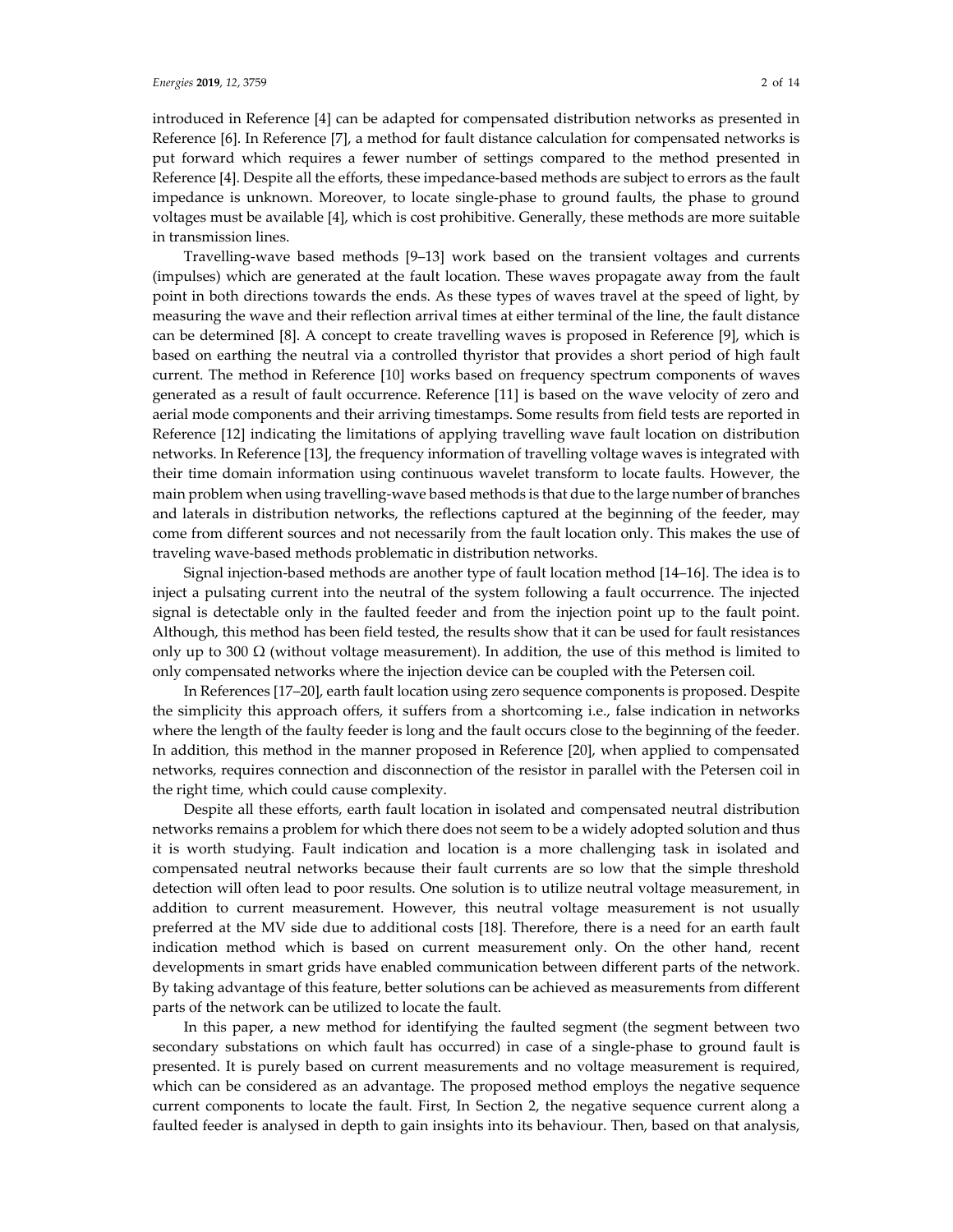the fault location procedure is established in Section 3. In Section 4, the effectiveness of the method is evaluated by means of simulation using various types of medium voltage distribution networks. Lastly, some aspects of implementing the proposed method are discussed in Section 5.

#### **2. Theoretical Background of the Proposed Method**

In this section, to gain some insight into the proposed fault location method, the negative sequence currents on different locations on a feeder following a fault occurrence are discussed. The focus is on the difference between the negative sequence currents before and after the fault point.

To have a better understanding of the fault current, an MV distribution network with one healthy feeder and one with a single-phase to ground fault on it is shown in Figure 1. Earth capacitances and the flow of currents following a fault occurrence are shown in the figure. Fault current, especially in isolated neutral networks, is determined by network capacitances and mostly by the undamaged parts of the network.



**Figure 1.** A single phase to ground fault in an isolated neutral system [21].

For studying the fault location problem with more details, the MV distribution network shown in Figure 2 is used. In this paper, the style of single line diagrams is derived from Reference [22]. A typical MV network consists of several feeders but from a theoretical viewpoint, only the faulty feeder needs to be studied with more details and others can be represented by a simple electrical equivalent circuit This aspect is considered in the figure using the single block "Background network" representing all the healthy feeders. A single-phase to ground fault occurs on the feeder under study between two secondary substations H and J at point F with the fault resistance  $R_F$ . The dashed lines indicate that the feeder can be of any length and can have any number of secondary substations. In Figure 2a, two arbitrary secondary substations are shown which indicates that the following analysis is valid for any point on the feeder. The goal here is to analyse the negative sequence current at point B, which is before the fault point and the negative sequence current after the fault location at point A. Note that points B and A are not electrically the same location. This is shown, for clarification, in Figure 2b.

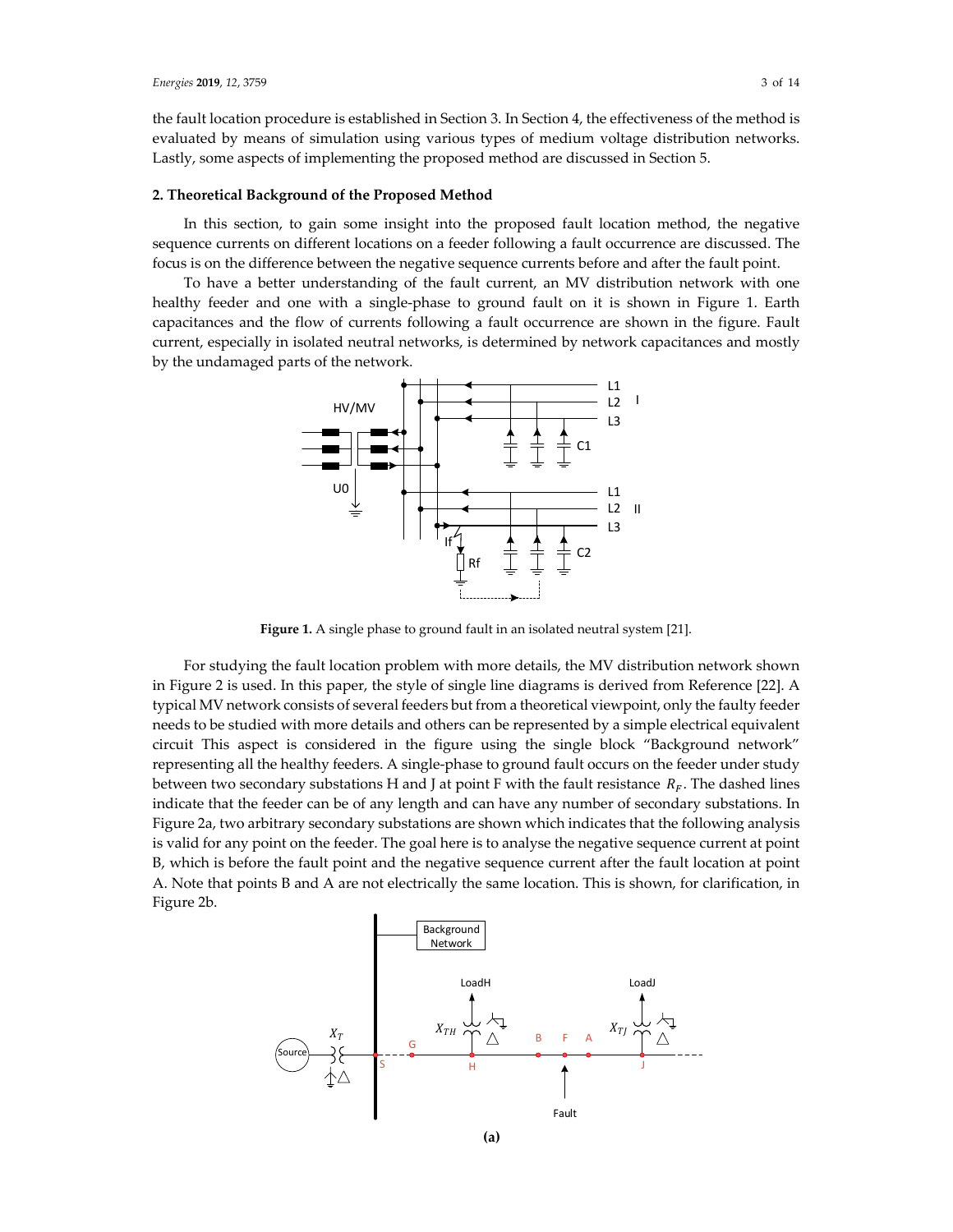

**Figure 2.** Single line diagram of a distribution network.

The sequence equivalent networks of the MV distribution system shown in Figure 2 can be obtained, as shown in Figures 3 to 5 (see also the notations list presented at the beginning of the paper). Note that line (to earth) capacitances only appear in the zero sequence network. In case of a single phase to ground fault, the sequence networks will be connected in series. The complete sequence network of the faulted network under study is shown in Figure 6. It can be simplified, as shown in Figure 7 where  $Z_G$  and  $Z_I$  are equivalent impedances of the parts marked on Figure 6. The currents  $\bar{I}_B$  and  $\bar{I}_A$  are the fundamental frequency components of the negative sequence currents at points B (before the fault) and A (after the fault) in Figure 2, respectively.



**Figure 3.** Positive sequence circuit.



**Figure 4.** Negative sequence circuit.



**Figure 5.** Zero sequence circuit.

The values of load impedances are normally rather large compared to the system impedances, so that they have a negligible effect on the faulted phase current. Therefore, it is common practice in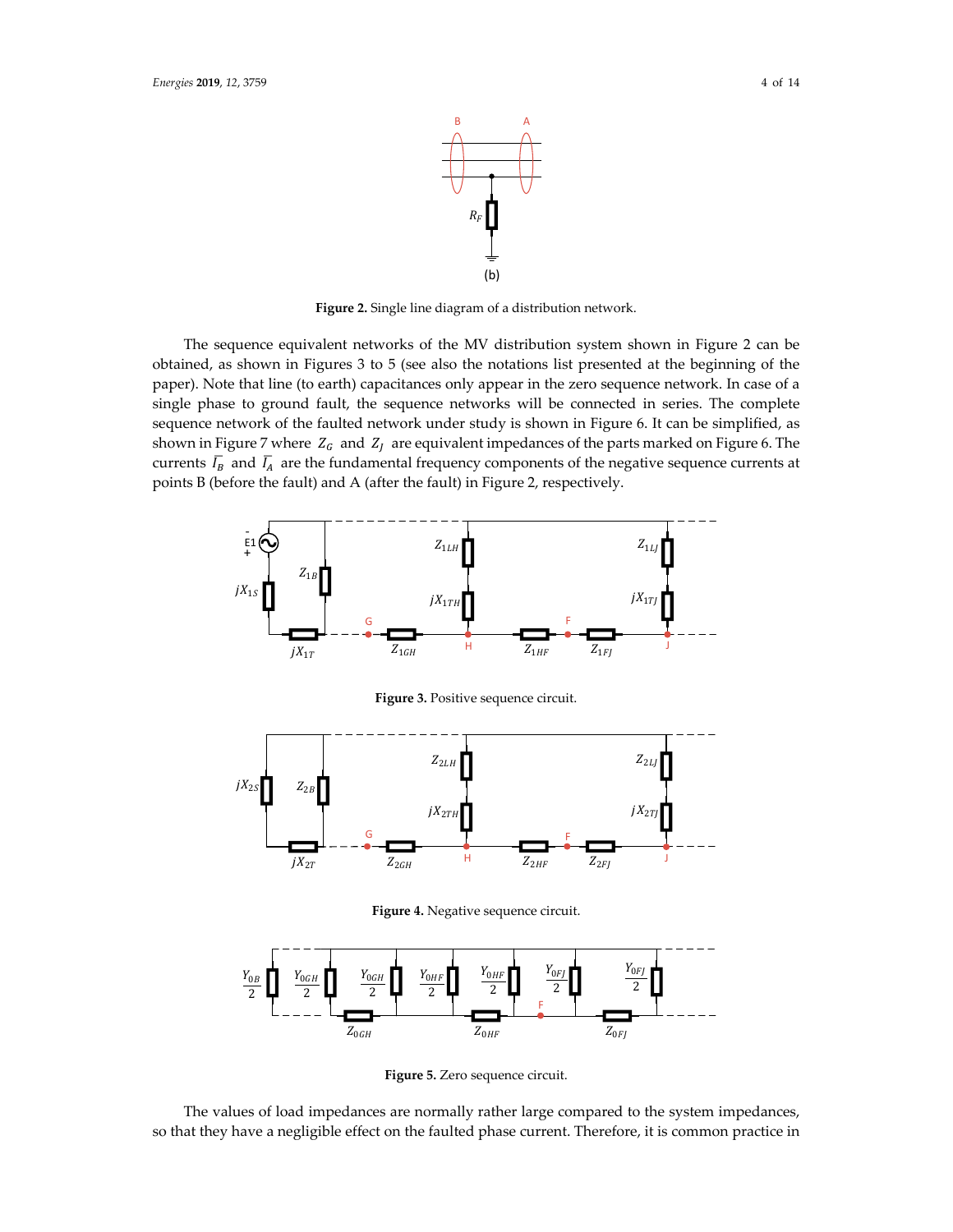fault analysis to neglect load impedances for shunt faults [22]. However, in the following, both scenarios are discussed, i.e., one where the effect of load is neglected and another where its effect is considered.

#### *2.1. With no Load*

Consider Figure 6. Shunt branches consist of transformers' reactance in series with load impedances. With no load assumption, the values of all the load impedances in the shunt branches are infinite and hence no current flows through the shunt branches in the positive and negative sequence networks. As a result, the negative sequence current measured at any point from beginning of the feeder to the fault point is constant and it is zero after the fault point. Therefore:

$$
I_B > I_A \tag{1}
$$

where,  $I_B$  and  $I_A$  are the magnitudes of the phasors  $\overline{I}_B$  and  $\overline{I}_A$ , respectively.

#### *2.2. With Load*

In Figure 6, when taking load impedances into account, the negative sequence current measured along the feeder from S to F is not constant anymore as some currents will flow through the shunt branches as well. In addition, similarly, due to the flow of current through shunt branches after the fault point, the negative sequence current after the fault point is not zero anymore.

In practice, the series impedances in Figure 6 are negligible when compared to the shunt impedances, with the exception of  $Z_{2B}$  and  $X_{2S}$ . Indeed,  $Z_{2B}$  is comparatively low as it is the equivalent negative sequence impedance of several feeders i.e., the background network.

Now, consider Figure 7 which shows the simplified network where  $Z_G$  and  $Z_I$  are the total negative sequence impedances before and after the fault point, respectively. In Figure 7, the following is valid.

$$
\overline{I}_B = \overline{I}_A + \overline{I}_F \tag{2}
$$

$$
\overline{I}_B = \frac{\overline{V}_f}{Z_G + Z_{2HF}}\tag{3}
$$

$$
\overline{I}_A = -\frac{\overline{V}_f}{Z_{2FJ} + Z_J} \tag{4}
$$

As  $Z_G$  represents the part of the network which consists of negligible series impedances and the shunt branch  $Z_{2B}$ , it is a comparatively low impedance. In contrast,  $Z_j$  is a comparatively high impedance so that:

$$
abs(ZG+Z2HF) < abs(Z2FJ+ZJ)
$$
\n
$$
(5)
$$

Equations (3)–(5) yield:

$$
I_B > I_A \tag{6}
$$

Therefore, the negative sequence current before the fault point is higher than the negative sequence current after the fault point in both scenarios i.e., with and without considering the load.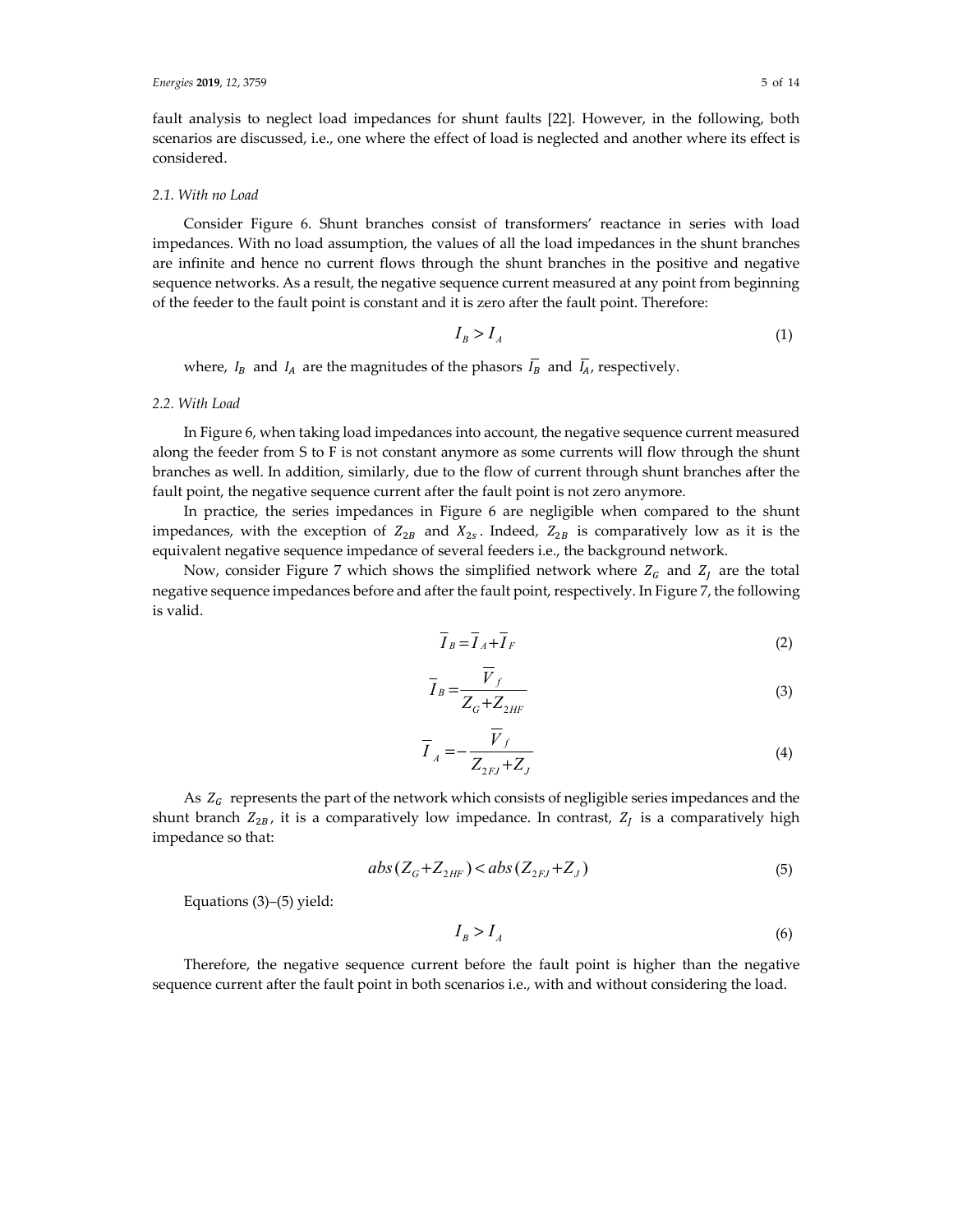

**Figure 6.** Sequence networks and interconnections for a phase-to-ground fault in the system of Figure 2.



**Figure 7.** Simplified form of the network shown in Figure 6.

#### **3. Outline of the Implementation of the Method**

Considering the theory discussed in the previous section, when a single-phase-to-ground fault occurs, the negative sequence current exists and varies only a little in the section between the primary substation and the fault location whereas after the fault point, it is very low. This is simply illustrated in Figure 8.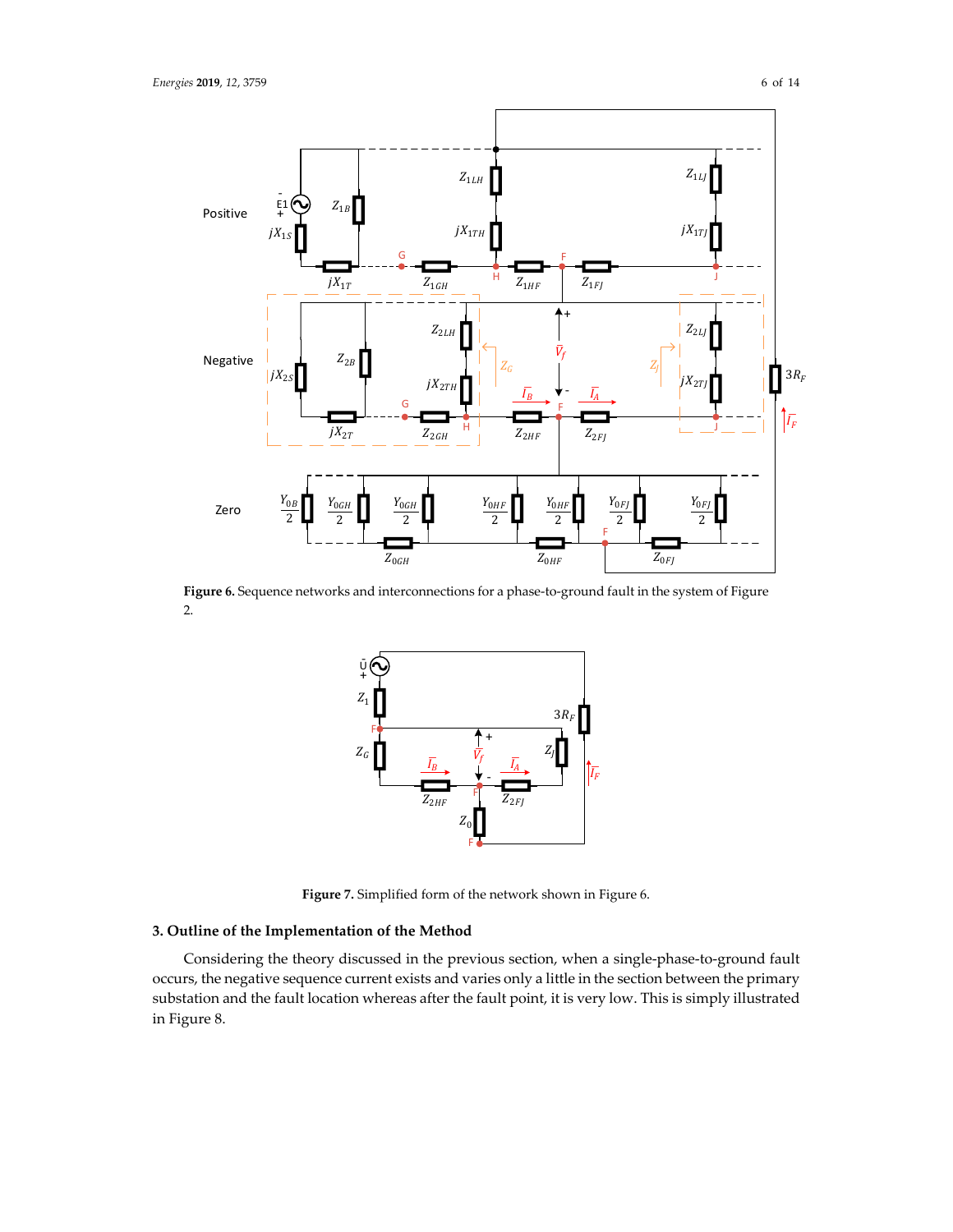

**Figure 8.** Negative sequence current magnitude along the feeder following a single-phase to ground fault occurrence.

Therefore, the proposed new fault location procedure is structured as follows:

- 1. The (change in the) negative sequence current at secondary substations (ideally at every substation) is obtained, following a fault occurrence.
- 2. These values are compared with a pre-set threshold at secondary substations.
- 3. Only from those secondary substations in which the threshold is exceeded, the fault detection information is sent to the control room.
- 4. The faulted segment is identified as the section between the last secondary substation that sends the fault detection information and the first secondary substation from which comes no signal.

For example, in Figure 8, the fault information is sent to the control room from those measuring points at which the magnitude of the negative sequence current has exceeded the threshold i.e., measuring points 1–4. The last three secondary substations (points 5–7) send no signal to the control room and therefore the faulted segment is identified as the one linking measuring points 4 and 5.

#### **4. Simulation Results**

To evaluate the validity of the proposed method, a set of simulations was carried out with PSCAD™/EMTDC™. The effectiveness of the proposed method was studied with different fault resistances in each of the following network types:

- Cabled urban compensated network;
- Cabled urban isolated neutral network;
- Rural compensated network;
- Rural isolated neutral network.

The network shown in Figure 9 is an urban compensated medium voltage distribution network with compensation degree 0.95. The voltage level in the medium voltage side is 20 kV which is fed from a 110-kV supply network using a 40 MVA transformer. The length of the feeder under study is 5.4 km consisting of AHXAMK underground cables. The feeder under study has five secondary substations equipped with current measurements. The current measurement points 2–6 are the secondary substations along the feeder, points 1 is at the beginning of the feeder and H refers to the measuring point at the beginning of an adjacent healthy feeder. A single-phase-to-earth fault, with the resistance of 30  $\Omega$ , occurs at 2.5 km from the beginning of the feeder.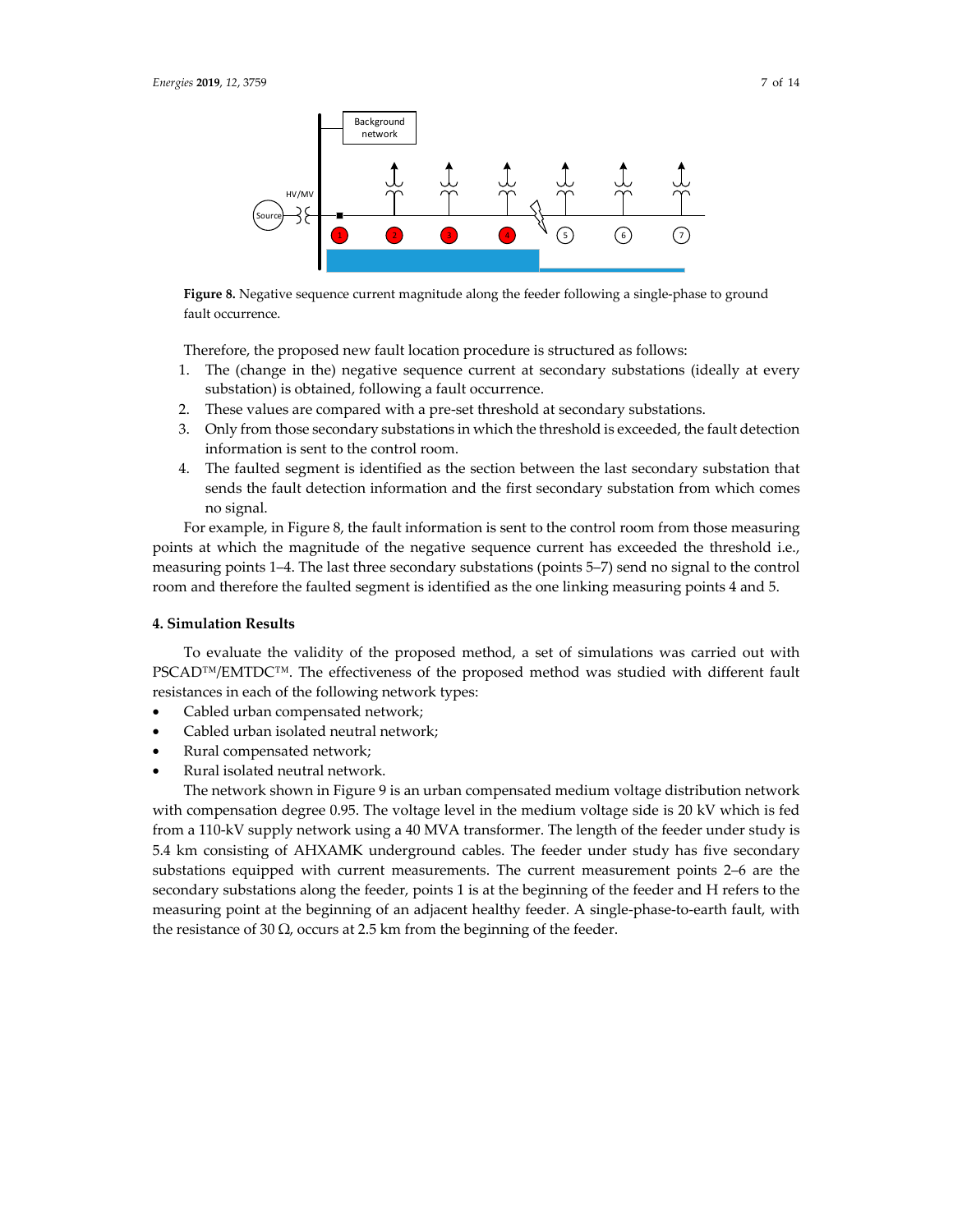

**Figure 9.** Cabled urban compensated network.

The magnitudes of the fundamental frequency phasors of the negative sequence currents with respect to time for faulty and healthy feeders are shown in Figure 10. The stabilized values obtained at  $t = 0.2$  s are shown in a separate figure (Figure 11). Using the proposed method, one can readily determine the faulted section i.e., the one between secondary substations with measuring points 3 and 4. There is a considerable difference in the amplitude of the negative sequence currents before and after the fault points so that the negative sequence current is practically negligible after the fault point. It is worth noticing that the negative sequence current of the healthy feeder behaves in a similar way as that of the points after the fault point.

In addition, the variations of the negative sequence currents along the feeder from the beginning of it up to the fault point are so insignificant that the first three graphs (corresponding to locations before the fault point) are almost matched. This highlights the strength of using the negative sequence current in locating faults.



**Figure 10.** Negative sequence current magnitude.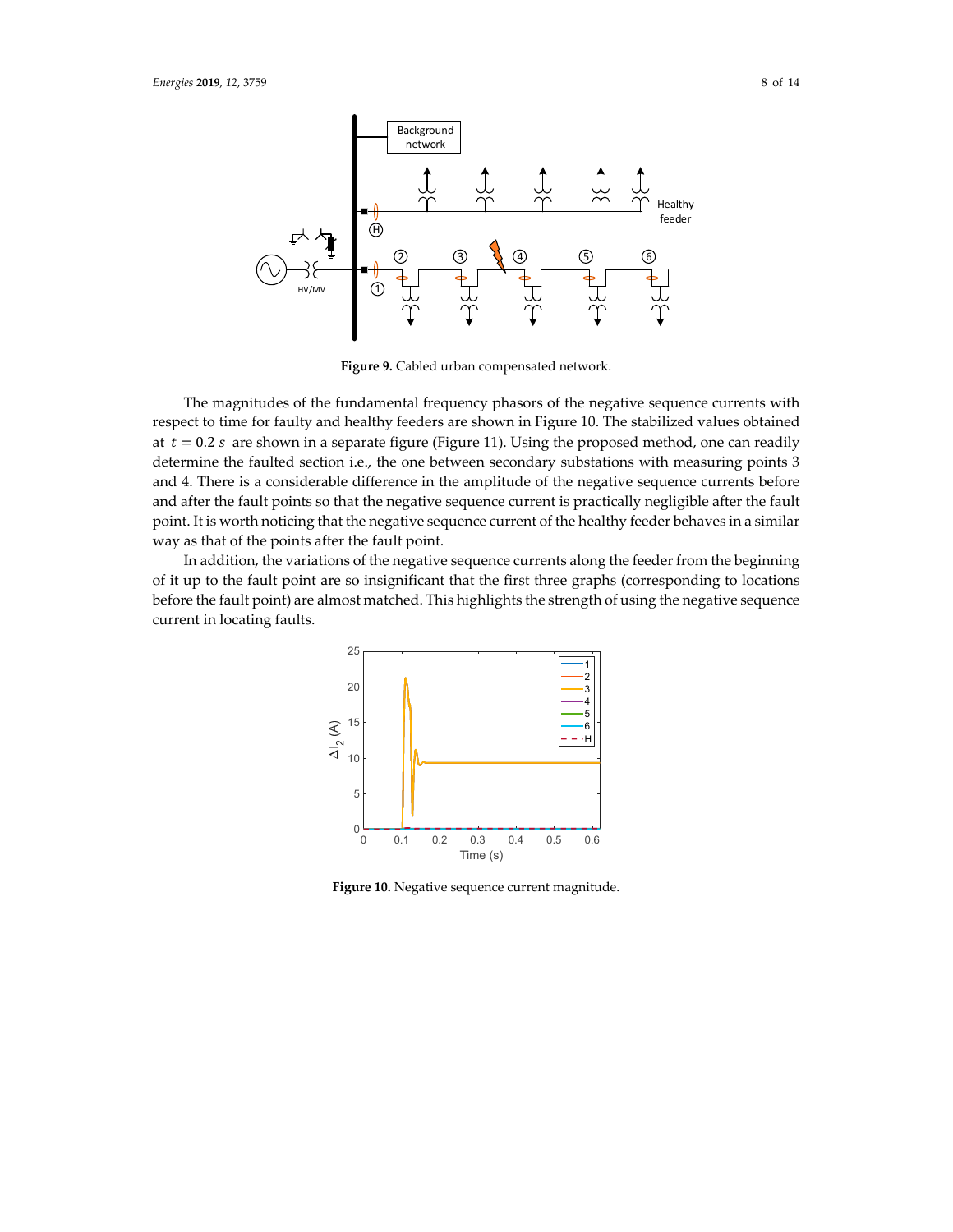

**Figure 11.** Negative sequence current magnitude.

To enable a comparison between negative and zero sequence currents, similar types of graphs are obtained for the zero sequence currents and shown in Figures 12 and 13. Contrary to the negative sequence current, the zero-sequence current varies considerably along the feeder and is not negligible after the fault point. This reveals the shortcoming of using the zero-sequence current over the negative sequence current.



**Figure 12.** Zero sequence current magnitude.



**Figure 13.** Zero sequence current magnitude.

To further investigate the validity and performance of the proposed method, five fault resistances are studied ranging from 0.01  $\Omega$  up to 1 k $\Omega$ . The changes in the negative sequence currents, caused by the fault, at the beginning of the healthy and faulty feeders and at each secondary substation of the faulty feeder are provided in Table 1. The choice of the threshold might vary from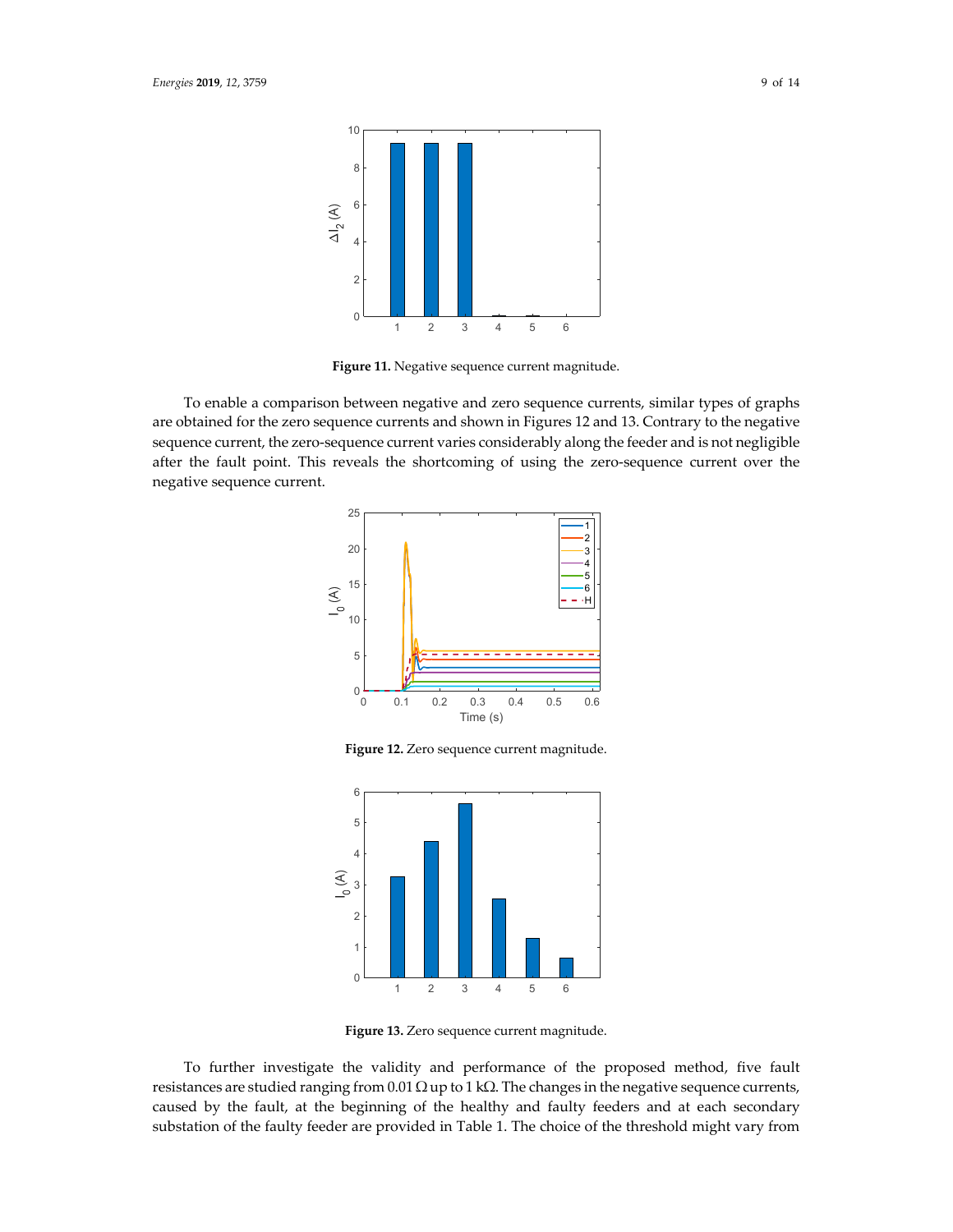network to network. Developing a procedure to decide the proper threshold for a given network is not the focus of this paper. For simulations presented in this paper, the threshold is chosen to be 3 A for urban networks and 2 A for rural networks. For fault resistances between 0.01 Ω and 1000 Ω, it is clear from the table that for points 1 to 3, negative sequence currents exceed the threshold (3 A) whereas these values are below the threshold for points 4 to 6. Therefore, the faulted segment is the one between the second and third secondary substations i.e., between points 3 and 4.

| $Rf(\Omega)$ | $\Delta$ In1 $(A)$ | $\Delta$ In2 $(A)$ | $\Delta$ In3 $(A)$ | $\Delta$ In4 (A) | $\Delta$ In5 $(A)$ | $\Delta$ In6 $(A)$ | $\Delta$ InH $(A)$ |
|--------------|--------------------|--------------------|--------------------|------------------|--------------------|--------------------|--------------------|
| 0.01         | 9.57               | 9.57               | 9.57               | 2.6              | 0.04               | 0.02               | 0.08               |
|              | 9.48               | 9.48               | 9.49               | 2.6              | 0.04               | 0.02               | 0.08               |
| 10           | 9.41               | 9.41               | 9.41               | 2.59             | 0.04               | 0.02               | 0.08               |
| 100          | 8.81               | 8.81               | 8.82               | 2.42             | 0.03               | 0.02               | 0.07               |
| 1000         | 3.38               | 3.37               | 3.38               | 0.92             | 0.01               | 0.01               | 0.03               |

**Table 1.** Negative sequence currents in urban compensated network.

The same procedure can be applied to isolated networks, as shown in Figure 14. The changes in the negative sequence currents, following the fault occurrence, are provided in Table 2. Using the table and the same 3 A threshold, the faulted segment can be determined successfully for all the 5 fault resistances.



**Figure 14.** Urban isolated network.

|  |  |  | <b>Table 2.</b> Negative sequence currents in urban isolated network. |  |  |  |  |  |  |  |
|--|--|--|-----------------------------------------------------------------------|--|--|--|--|--|--|--|
|--|--|--|-----------------------------------------------------------------------|--|--|--|--|--|--|--|

| $Rf(\Omega)$ | $\Delta$ In1 $(A)$ | $\Delta$ In2 $(A)$ | $\Delta$ In3 (A) | $\Delta$ In4 (A) | $\Delta$ In5 (A) | $\Delta$ In6 $(A)$ | $\Delta$ InH $(A)$ |
|--------------|--------------------|--------------------|------------------|------------------|------------------|--------------------|--------------------|
| 0.01         | 58.91              | 58.9               | 58.94            | 56.54            | 0.26             | 0.13               | 0.48               |
|              | 58.89              | 58.88              | 58.92            | 56.51            | 0.26             | 0.13               | 0.48               |
| 10           | 58.06              | 58.06              | 58.09            | 55.72            | 0.25             | 0.13               | 0.48               |
| 100          | 31.73              | 31.73              | 31.75            | 30.45            | 0.14             | 0.07               | 0.26               |
| 1000         | 3.85               | 3.85               | 3.85             | 3.68             | 0.02             | 0.01               | 0.03               |

Now consider the rural compensated network shown in Figure 15. The first 5 km of the feeder under study consists of cables and the rest 45 km is overhead lines. The cable and overhead lines types modelled in the simulations are shown on the figure. A single-phase to ground occurs at 28 km from the beginning of the feeder. Similarly, using a threshold of 2 A and Table 3, the faulted segment is successfully identified, as the one between the second and third secondary substations (points 3 and 4).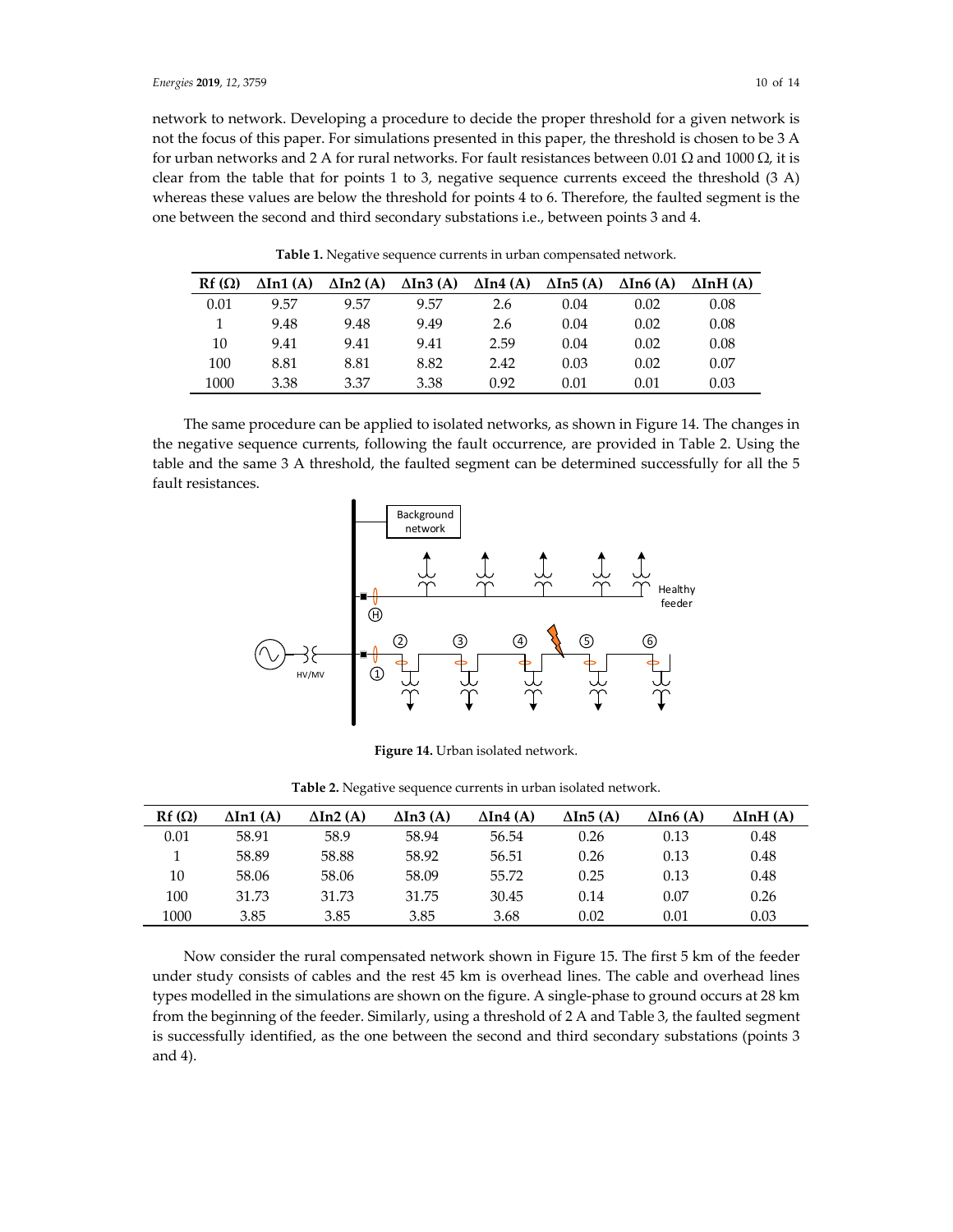

**Figure 15.** Rural compensated network.

**Table 3.** Negative sequence currents in rural compensated network.

| $Rf(\Omega)$ | $\Delta$ In1 $(A)$ | $\Delta$ In2 (A) | $\Delta$ In3 (A) | $\Delta$ In4 (A) | $\Delta$ In5 (A) |
|--------------|--------------------|------------------|------------------|------------------|------------------|
| 0.01         | 5.25               | 5.25             | 5.26             | 0.59             | 0.29             |
| 1            | 5.25               | 5.24             | 5.26             | 0.59             | 0.29             |
| 10           | 5.21               | 5.21             | 5.22             | 0.59             | 0.29             |
| 100          | 4.94               | 4.94             | 4.95             | 0.56             | 0.27             |
| 1000         | 2.39               | 2.38             | 2.39             | 0.27             | 0.13             |

Lastly, in Figure 16, a rural isolated neutral network is shown. The change in the magnitude of the negative sequence currents for the points marked on the figure are shown in Table 4. In a similar fashion, the faulted segment is determined as the one between points 3 and 4 using the same 2 A threshold.



**Figure 16.** Rural isolated network.

**Table 4.** Negative sequence currents in rural isolated network.

| $Rf(\Omega)$ | $\Delta$ In1 $(A)$ | $\Delta$ In2 (A) | $\Delta$ In3 (A) | $\Delta$ In4 (A) | $\Delta$ In5 (A) |
|--------------|--------------------|------------------|------------------|------------------|------------------|
| 0.01         | 15.21              | 15.19            | 15.23            | 1.72             | 0.85             |
|              | 15.21              | 15.19            | 15.23            | 1.72             | 0.85             |
| 10           | 15.16              | 15.13            | 15.18            | 1.72             | 0.84             |
| 100          | 13.4               | 13.37            | 13.41            | 1.52             | 0.74             |
| 1000         | З                  | З                | 3.01             | 0.34             | 0.17             |

#### **5. Discussion**

In practice, current measurements at each secondary substation can be made using Rogowski coils, which are also suitable for retrofit installations. In the tables presented in Section 4, there are current values which are very low. It should be noted that the accuracy of the negative sequence current depends on the accuracy of CTs or current sensors (Rogowski coils) used and that decides the lowest possible value of the negative sequence current that can be reliably measured.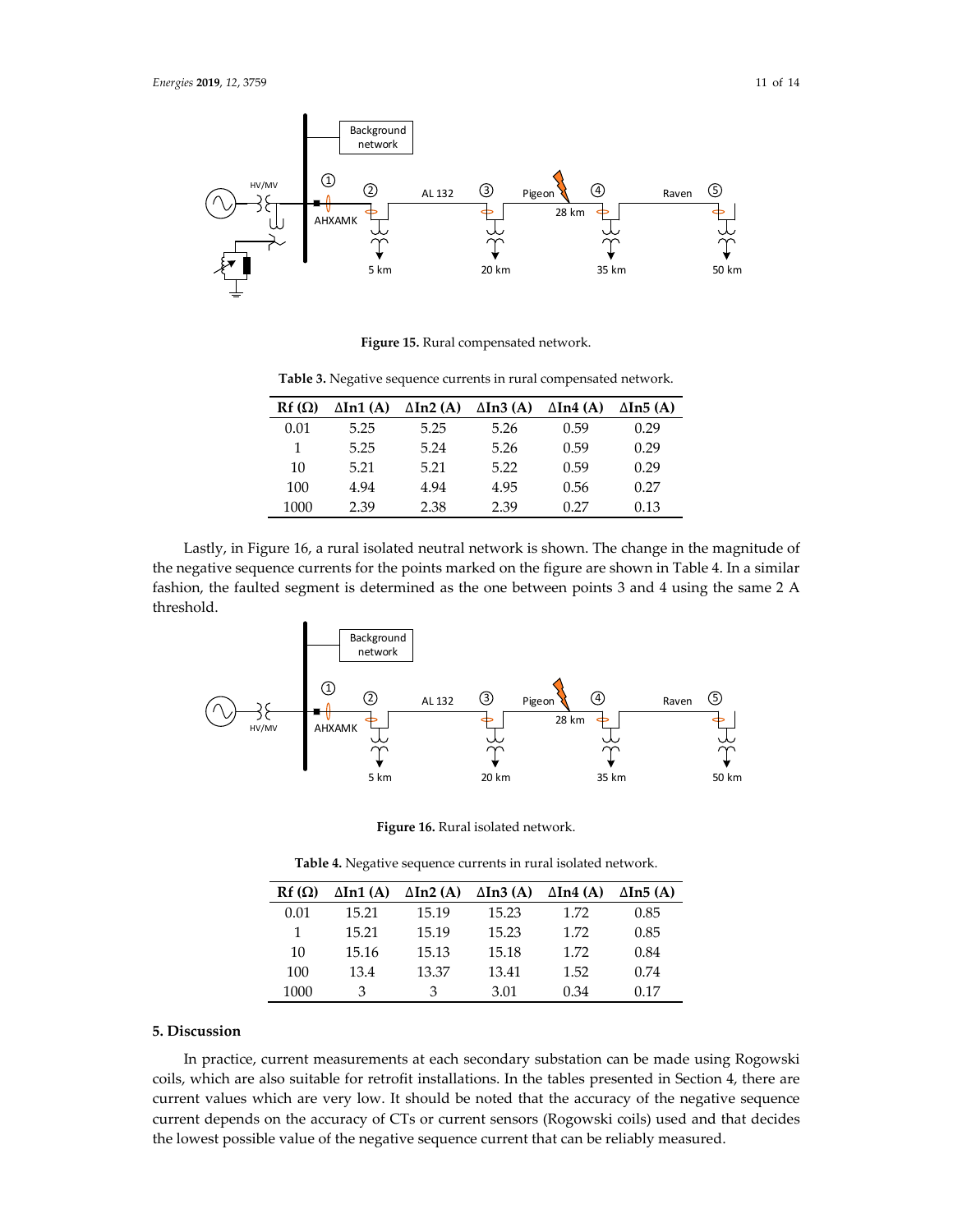When a fault occurs on a distribution feeder, the information on the fault conditions must be delivered to the control room where SCADA system or DMS processes the information to visualize the fault location to the operator or to generate an automatic FLIR (fault location, isolation and restoration) switching sequence. The proposed method requires some level of communication between secondary substations and the primary substation. However, as communication will be widespread in future distribution networks, the proposed method is worth considering.

In an ideal symmetrical network, the negative zero sequence measured at any point is zero under normal condition. However, in practice, there is some level of negative sequence current even under no fault condition, for example due to asymmetry of loads. Therefore, it is important to note that the proposed method is based on the change in the negative sequence current and not the negative sequence current alone.

Compared to the current injection method presented in Reference [14], the proposed method in this paper has a clear advantage as there is no need for any extra injecting device. In addition, the pulse injection method works only with compensated neutral networks where the injection device can be connected in parallel with the Petersen coil. For isolated neutral networks where there is no possibility for connecting the injection device, the pulse injection method cannot be used.

In case of a single-phase-to-ground fault, unlike the zero sequence current, the negative sequence current remains almost constant with negligible variations along the feeder as shown in Section 4. Moreover, in compensated networks, the difference in the zero sequence current level for points before and after the fault could be too low for finding suitable and reliable criteria for locating the fault. Therefore, there is a need to increase this deference level somehow. Reference [20] suggests to connect and control an additional resistor in parallel with the Petersen coil. However, that action may lead to more complexity when it comes to practical implementation. In addition, there is a risk that in case of a long feeder, the line to ground capacitances of that part of the feeder, which is located after the fault point, provide a considerable amount of zero sequence current so that the zerosequence based method fails to operate. This highlights the advantage of using the negative sequence current over the zero sequence current in locating faults in distribution networks.

In summary, the main advantages the negative sequence current based method offers are:

- No voltage measurement is required;
- Applicable to both isolated and compensated distribution networks;
- No need for any additional injection device or resistance.

#### **6. Conclusions**

Earth fault location on MV distribution networks using the negative sequence currents in the manner proposed in this paper appears to be promising. The proposed method is applicable to both compensated and isolated neutral networks. When using this method, only current measurements are required and not voltage measurements, which is an advantage. The theoretical reasoning to justify the proposed method was discussed in detail and simulation results obtained from different types of practical MV distribution networks confirmed the validity and performance of the method. Some further studies are still needed to address the aspects relating to practical implementation and for example the effects of decentralized compensation.

**Author Contributions:** Conceptualization, L.K.; Formal analysis, A.F.; Funding acquisition, K.K.; Investigation, A.F.; Project administration, K.K.; Software, A.F.; Supervision, K.K.; Writing – original draft, A.F.; Writing – review & editing, L.K. and K.K.

**Funding:** This work was supported by the European Regional Development Fund (ERDF) (Business Finland grant No. 4332/31/2014 and Council of Tampere Region grant No. A73094).

**Conflicts of Interest:** The authors declare no conflict of interest.

#### **List of notations**

- $X_{0S}$  Zero sequence source reactance
- $X_{1S}$  Positive sequence source reactance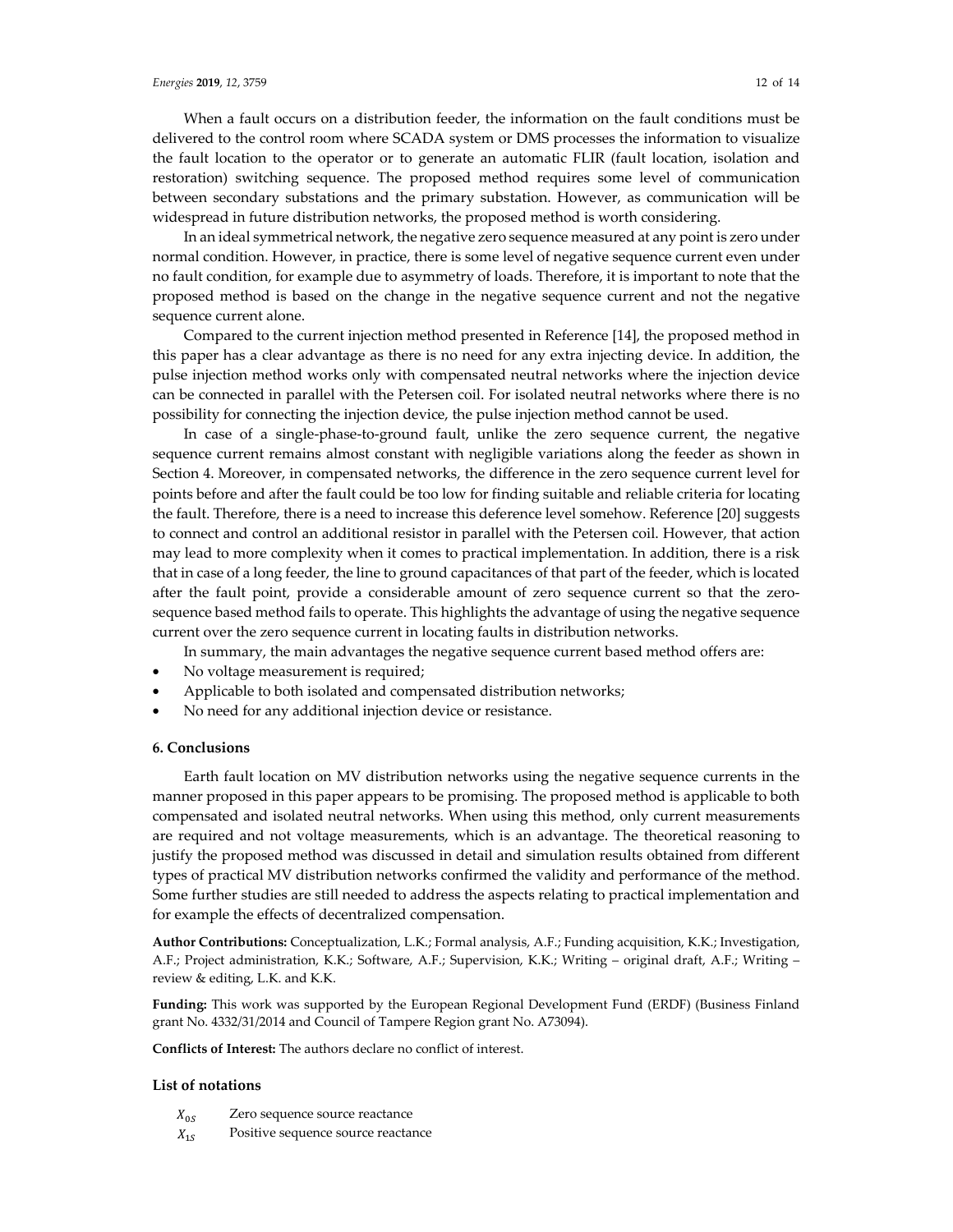| $X_{2S}$           | Negative sequence source reactance                                                                                                                                                                                                |
|--------------------|-----------------------------------------------------------------------------------------------------------------------------------------------------------------------------------------------------------------------------------|
| $X_{0T}$           | Zero sequence reactance of the main transformer                                                                                                                                                                                   |
| $X_{1T}$           | Positive sequence reactance of the main transformer                                                                                                                                                                               |
| $X_{2T}$           | Negative sequence reactance of the main transformer                                                                                                                                                                               |
| $Z_{0GH}$          | Zero sequence impedance of the feeder between nodes G and H                                                                                                                                                                       |
| $Z_{1GH}$          | Positive sequence impedance of the feeder between nodes G and H                                                                                                                                                                   |
| $Z_{2GH}$          | Negative sequence impedance of the feeder between nodes G and H                                                                                                                                                                   |
| $X_{0TH}$          | Zero sequence reactance of transformer H                                                                                                                                                                                          |
| $X_{1TH}$          | Positive sequence reactance of transformer H                                                                                                                                                                                      |
| $X_{2TH}$          | Negative sequence reactance of transformer H                                                                                                                                                                                      |
| $Z_{0LH}$          | Zero sequence impedance of load H                                                                                                                                                                                                 |
| $Z_{1LH}$          | Positive sequence impedance of load H                                                                                                                                                                                             |
| $Z$ <sub>2LH</sub> | Negative sequence impedance of load H                                                                                                                                                                                             |
| $Z_{0HF}$          | Zero sequence impedance of the feeder between node H and the fault location                                                                                                                                                       |
| $Z_{1HF}$          | Positive sequence impedance of the feeder between node H and the fault location                                                                                                                                                   |
| $Z_{2HF}$          | Negative sequence impedance of the feeder between node H and the fault location                                                                                                                                                   |
| $R_F$              | Fault resistance                                                                                                                                                                                                                  |
| $Z_{0FI}$          | Zero sequence impedance of the feeder between the fault location and node J                                                                                                                                                       |
| $Z_{1FI}$          | Positive sequence impedance of the feeder between the fault location and node J                                                                                                                                                   |
| $Z_{2FI}$          | Negative sequence impedance of the feeder between the fault location and node J                                                                                                                                                   |
| $X_{0TJ}$          | Zero sequence reactance of transformer J                                                                                                                                                                                          |
| $X_{1T}$           | Positive sequence reactance of transformer J                                                                                                                                                                                      |
| $X_{2TI}$          | Negative sequence reactance of transformer J                                                                                                                                                                                      |
| $Z_{0LI}$          | Zero sequence impedance of load J                                                                                                                                                                                                 |
| $Z_{1LJ}$          | Positive sequence impedance of load J                                                                                                                                                                                             |
| $Z_{2LJ}$          | Negative sequence impedance of load J                                                                                                                                                                                             |
| $Y_{0B}$           | Equivalent zero sequence admittance representing the phase to earth capacitances of the                                                                                                                                           |
|                    | background network                                                                                                                                                                                                                |
| $Z_{1B}$           | Equivalent positive sequence impedance of the background network                                                                                                                                                                  |
| $Z_{2B}$           | Equivalent negative sequence impedance of the background network                                                                                                                                                                  |
| $Y_{0GH}$          | Zero sequence admittance representing phase to earth capacitances between nodes G and H                                                                                                                                           |
| $Y_{0HF}$          | Zero sequence admittance representing phase to earth capacitances between nodes H and the<br>fault location                                                                                                                       |
| $\mathbf{v}$       | $\mathbf{1}$ , and a set of the set of the set of the set of the set of the set of the set of the set of the set of the set of the set of the set of the set of the set of the set of the set of the set of the set of the set of |

 $Y_{0FJ}$  Zero sequence admittance representing phase to earth capacitances between the fault location and node J

#### **References**

- 1. Farughian, A.; Kumpulainen, L.; Kauhaniemi, K. Review of methodologies for earth fault indication and location in compensated and unearthed MV distribution networks. *Electr. Power Syst. Res.* **2018**, *154*, 373– 380.
- 2. Novosel, D.; Hart, D.; Hu, Y.; Myllymaki, J. System for locating faults and estimating fault resistance in distribution networks with tapped loads. U.S. Patent No. 5,839,093, 17 November 1998.
- 3. Iurinic, L.U.; Herrera-Orozco, A.R.; Ferraz, R.G.; Bretas, A.S. Distribution Systems High-Impedance Fault Location: A Parameter Estimation Approach. *IEEE Trans. Power Deliv.* **2016**, *31*, 1806–1814.
- 4. Altonen, J.; Wahlroos, A. Advancements in fundamental frequency impedance based earth fault location in unearthed distribution systems. In Proceedings of the CIRED 19th International Conference on Electricity Distribution, Vienna, Austria, 21–24 May 2007.
- 5. Kulkarni, S.; Santoso, S.; Short, T.A. Incipient Fault Location Algorithm for Underground Cables. *IEEE Trans. Smart Grid* **2014**, *5*, 1165–1174.
- 6. Altonen, J.; Wahlroos, A.; Pirskanen, M. Advancement in earth-fault location in compensated MVnetworks. In Proceedings of the CIRED 21st International Conference on Electricity Distribution, Frankfurt, Germany, 6–9 June 2011; p. 4.